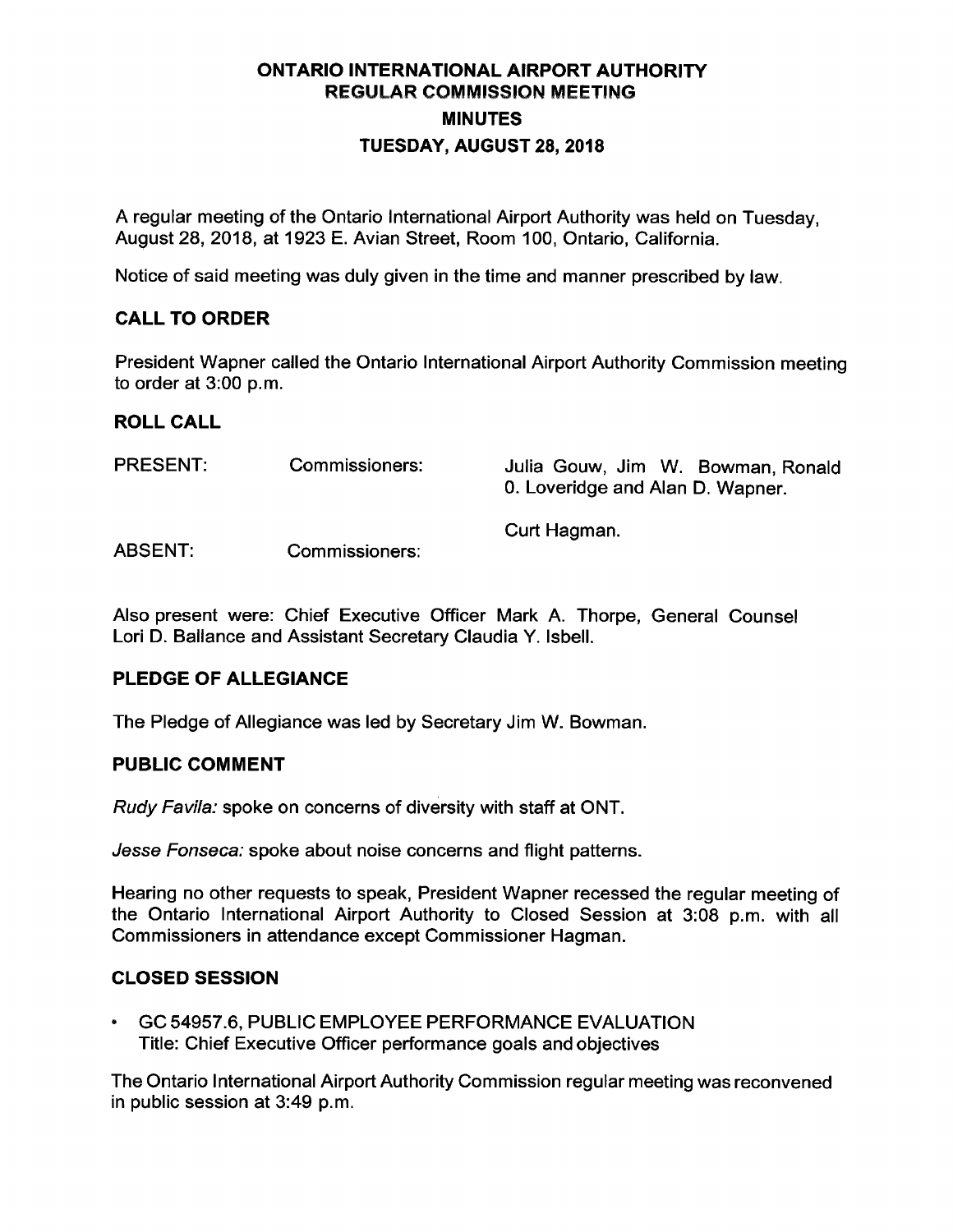### CLOSED SESSION REPORT

President Wapner announced there was no reportable action.

# POSSIBLE CONFLICT OF INTEREST ISSUES

### 1. INFORMATION RELATIVE TO POSSIBLE CONFLICT OF INTEREST

Note: agenda item contractors, subcontractors and agents which may require member abstentions due to conflict of interests and financial interests. Commission Member abstentions shall be stated under this item for recordation on the appropriate item.

There were no conflict of interests reported.

## CONSENT CALENDAR

MOTION: Moved by Commissioner Gouw, seconded by Secretary Bowman and carried by a vote of 4-0-1, with Commissioner Hagman absent, to approve the consent calendar as presented and adopt Resolution Nos. 2018-15 and 2018-16.

## 2. APPROVAL OF MINUTES

Approved minutes for the regular meeting of the Ontario International Airport Authority on July 24, 2018, approving same as on file with the Secretary/Assistant Secretary.

### 3. BILLS/PAYROLL

Approved bills from July 1, 2018 through July 31, 2018 and Payroll July 1, 2018 through July 31, 2018.

### 4. APPROVAL OF MEETING STIPENDS

The Ontario International Airport Authority Commission approved meeting stipends for President Wapner and Commissioner Hagman.

### 5. AUTHORIZE THE CHIEF EXECUTIVE OFFICER TO EXERCISE A ONE- YEAR EXTENSION TO AN AGREEMENT WITH AMPCO SYSTEM PARKING, INC. DBA ABM PARKING SERVICES, INC. TO CONTINUE TRANSPORTATION SERVICES FOR THE ONTARIO INTERNATIONAL AIRPORT CONSOLIDATED RENTAL CAR FACILITY

The Ontario International Airport Authority Commission authorized the Chief Executive Officer to exercise a one- year extension to the AMPCO System Parking, Inc., dba ABM Parking Services, Inc. agreement for an amount not to exceed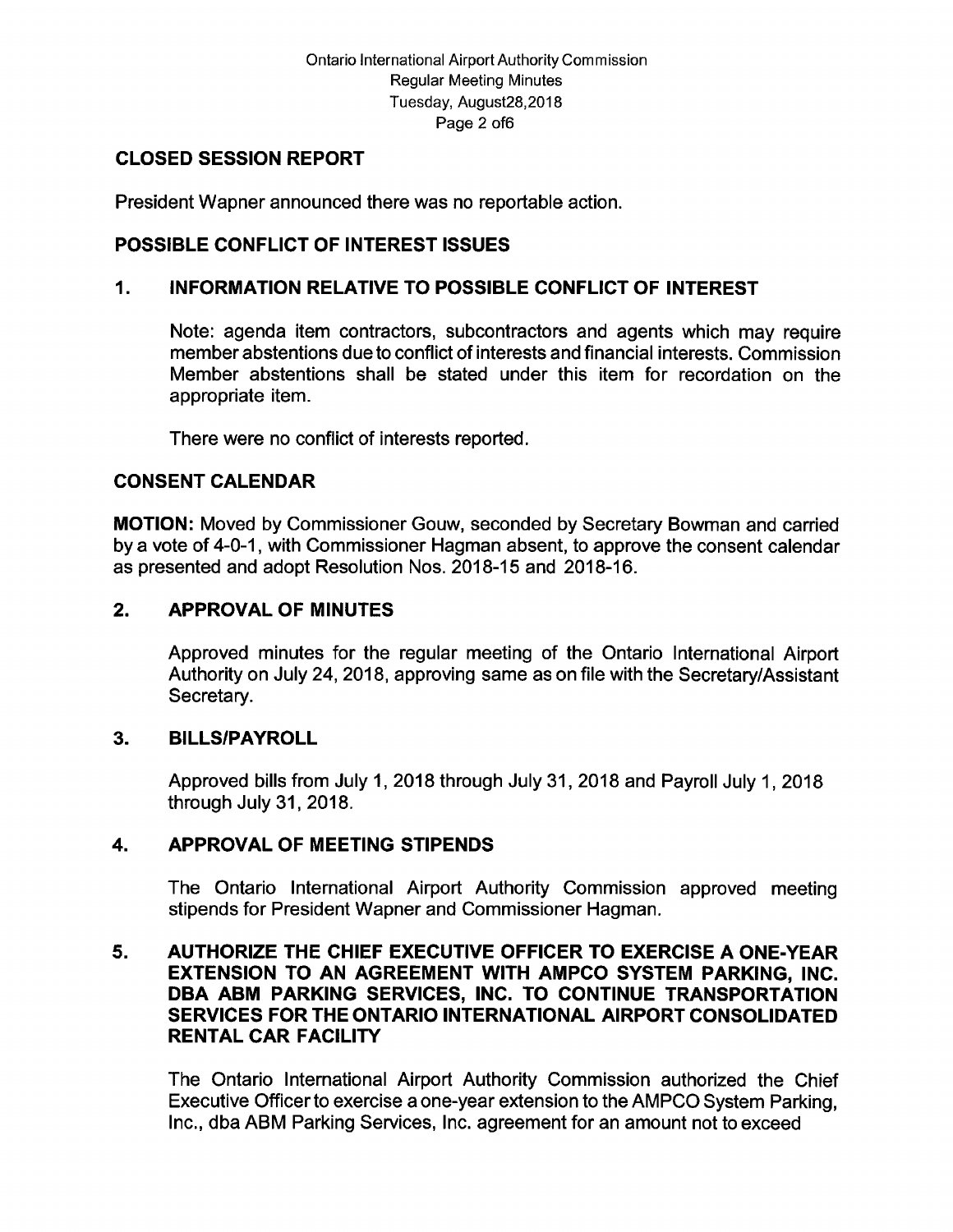#### Ontario International Airport Authority Commission Regular Meeting Minutes Tuesday, August28, 2018 Page 3 of6

\$3,500,000.00. A Customer Facility Charge (CFC) is charged to every car rental customer and this revenue is used to pay for the costs associated with the Agreement ( ConRAC transportation services) and is allocated in the OIAA FY 2018-19 budget.

#### AUTHORIZATION OF THE CHIEF EXECUTIVE OFFICER TO EXECUTE ON-6. CALL AIRPORT PLANNING TASK ORDERS FOR THE SCOPE OF SERVICES PREVIOUSLY OUTLINED IN EXHIBIT A OF LEIGH FISHER. INC'S CONTRACT FOR AN AMOUNT NOT TO EXCEED \$1,500,000.00

The Ontario International Airport Authority authorized the Chief Executive Officer to negotiate and execute task orders with Leigh Fisher, Inc., for on-call, as-needed airport planning and support services for general planning initiatives not specific to AIP funded projects, as outlined in Exhibit A-Scope of Services of their contract. The total value of task orders for non-AIP funded initiatives shall not exceed<br>\$1,500,000. Funding for the airport planning and support services contract with Leigh Fisher, Inc., for initiatives not specific to AIP funded projects is included inthe OIM FY 18-19 annual budget for Airport Planning Services.

#### APPROVE THE SELECTION OF AND AUTHORIZE THE CHIEF EXECUTIVE  $\mathbf{7}_{\cdot}$ OFFICER TO EXECUTE A CONTRACT WITH RISK AND LITIGATION MANAGEMENT SERVICES

The Ontario International Airport Authority (OIM) approved the selection of and authorized the Chief Executive Officer to execute a contract with Risk and Litigation Management Services, for risk management services at the Ontario International Airport. The three-vear contract shall not exceed \$432,000. Funds are allocated in the FY 2018-2019 budget for these services and will be requested in future budgets.

### 8. AUTHORIZE THE CHIEF EXECUTIVE OFFICER TO EXECUTE NECESSARY DOCUMENTATION TO ACCEPT ' OTHER TRANSACTION' AGREEMENT FUNDS FROM THE TRANSPORTATION SECURITY ADMINISTRATION FORA RECAPITALIZATION DESIGN PROJECT AT ONTARIO INTERNATIONAL AIRPORT

The Ontario International Airport Authority (OIM) authorized the Chief Executive Officer to execute all documents necessary to accept 'Other Transaction' Agreement (OTA) funds from the Transportation Security Administration (TSA) in an amount not to exceed \$191,150 for a TSA recapitalization design project at Ontario International Airport (ONT). The OIM, through the Aviation and Transportation Security Act, is eligible to receive 100 percent of the eligible amount of the recapitalization design project which is estimated to be \$191,150 through TSA's OTA program. This amount will cover included costs for design, construction bid proposal documentation, and construction bid proposal evaluation.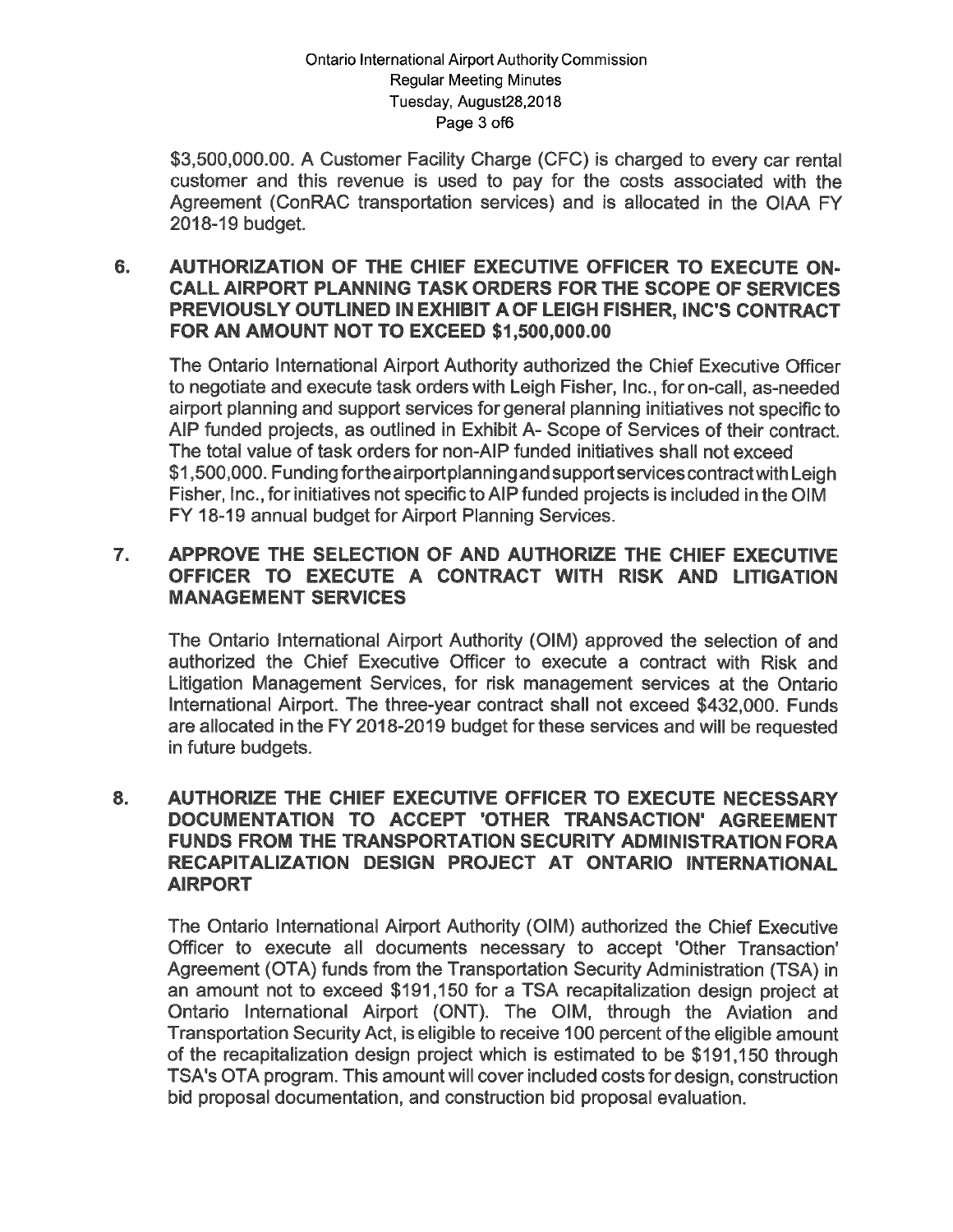### 9. A RESOLUTION APPOINTING THE DEPUTY EXECUTIVE OFFICER AS INTERIM TREASURER

The Ontario International Airport Authority Commission adopted a resolution appointing and designating the Deputy Executive Officer as the Interim Treasurer of the Authority. In accordance with the provisions of the Joint Exercise of Powers Agreement Section 3.E., the Authority may appoint a Treasurer to perform such duties as are set forth in the Joint Powers Agreement and any other duties specified by the Commission.

RESOLUTION NO. 2018-15 A RESOLUTION OF THE ONTARIO INTERNATIONAL AIRPORT AUTHORITY APPOINTING THE DEPUTY EXECUTIVE OFFICER AS THE INTERIM TREASURER

## 10. A RESOLUTION APPOINTING AUTHORIZED INDIVIDUALS TO DEPOSIT AND/OR WITHDRAW MONEY IN THE LOCAL AGENCY INVESTMENTFUND

The Ontario International Airport Authority ( OIAA) Commission adopted <sup>a</sup> resolution appointing authorized individuals to deposit and/or withdraw money in the local agency investment fund.

RESOLUTION NO. 2018-16 RESOLUTION OF THE ONTARIO INTERNATIONAL AIRPORT AUTHORITY AUTHORIZING INDIVIDUALS TO DEPOSIT AND/OR WITHDRAW MONEY IN THE LOCAL AGENCY INVESTMENT FUND.

### 11. APPROVAL OF A CONTRACT WITH SULLY MILLER CONTRACTING COMPANY FOR THE SOUTH CARGO RAMP REHABILITATION PROJECT AT THE ONTARIO INTERNATIONAL AIRPORT

The Ontario International Airport Authority authorized the Chief Executive Officer CEO) to execute a contract with Sully -Miller Contracting Company, in the amount of \$ 1, 884, 030 for the South Cargo Ramp Rehabilitation Project at Ontario International Airport. The cost to construct this project is accounted for in the OIAA Fiscal Year 2018-2019 budget. Total construction cost, \$1,884,030, for this project is to be paid for with a mix of FAA Airport Improvement Program ( AIP) entitlement grant funds ( in the amount of \$1, 518, 340, 80. 59%) and OIAA appropriations in the amount of \$365,690. Project was included in the previously approved 2018 budget.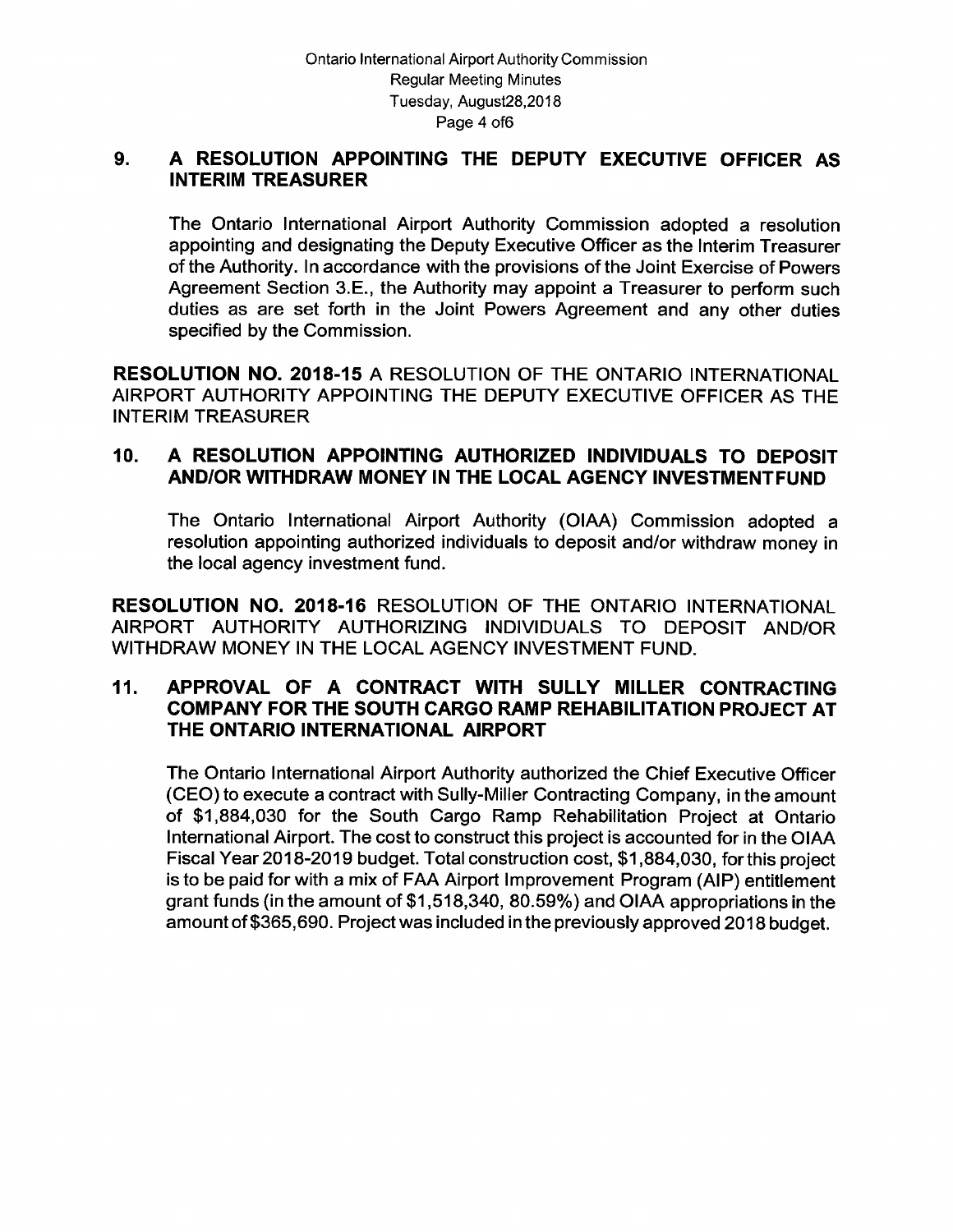#### ADMINISTRATIVE DISCUSSION/ACTION/REPORT

### 12. ACCEPTANCE OF GRANT AWARDS FROM THE FEDERAL AVIATION ADMINISTRATION OF FUNDS FROM THE AIRPORT IMPROVEMENT PROGRAM

That the Ontario International Airport Authority ( OIAA) authorized the Chief Executive Officer to execute all documents necessary to accept grant -in -aids in an amount not to exceed \$ 11. 5 million from the Federal Aviation Administration (FAA) provided through the Airport Improvement Program to cover 80. 59 percent of the eligible portion to Rehabilitate Taxiway S, Construct Taxiway A, Install Runway 26R Touch Down Zone (TDZ) Lights, Rehabilitate South Cargo Apron, Terminal <sup>1</sup> Apron and Taxilane G Reconstruction, GIS Data Collection, Triggering Event Narrative Report, and Airport Layout Plan Project (GIS/Narrative Report/ALP) and the Pavement Maintenance Management Plan.

MOTION: Moved by Secretary Bowman, seconded by Commissioner Gouw and carried by a vote of 4-0-1, with Commissioner Hagman absent, to accept grant awards from the Federal Aviation Administration from the Airport Improvement Program.

### STAFF MATTERS

CEO Thorpe gave a brief update on ONT cargo and passenger travel.

### COMMISSIONER MATTERS

Commissioner Gouw stated she was happy to see more activity on social media sites.

Vice President Loveridge stated he was impressed with the efficiency of the TSA lines.

President Wapner spoke on the positive economic impact the success of ONT is having on the community.

### ADJOURNMENT

President Wapner adjourned the Ontario International Airport Authority Commission meeting at 4:01 p.m.

RESPECTFULLY SUBMITTED:

CLAUDIA Y/ ISBELL, CLERK OF THE BOARD